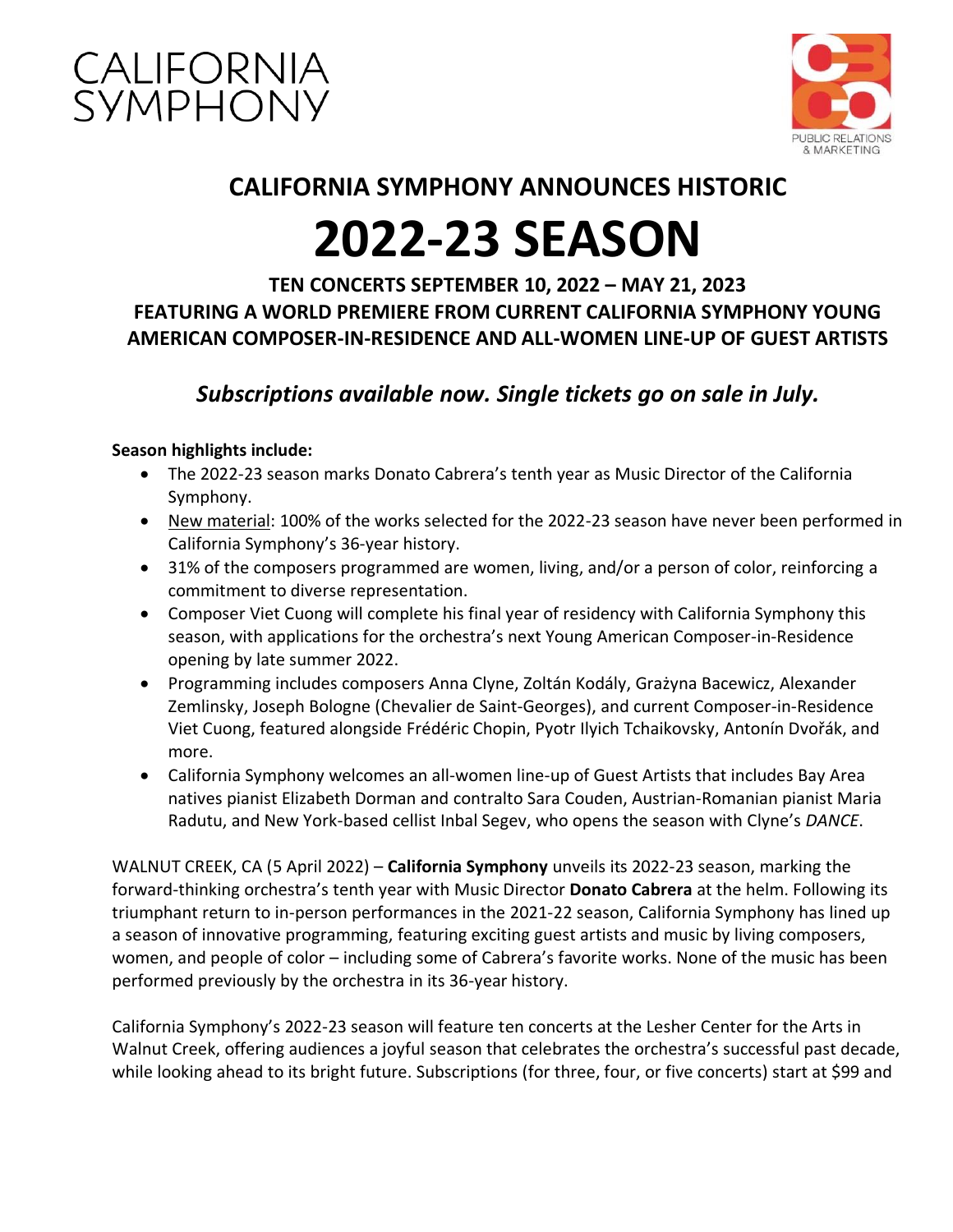#### CALIFORNIA SYMPHONY UNVEILS 2022-23 SEASON 2-2-2-2-2-2

are available now, while single tickets (\$49-79) go on sale beginning in July 2022. More information is available at [CaliforniaSymphony.org.](https://www.californiasymphony.org/)

"My tenth season with the California Symphony represents a milestone on a journey I've taken with our incredible musicians and our dedicated, loyal audience," says Cabrera. "I wanted to mark this achievement of ten years of artistic growth and elevated ambition by performing an entire season of music that the orchestra has never performed before." Noting the diverse line-up of works slated this season, Cabrera adds, "All of the compositions that I have chosen, while new to our Walnut Creek audience, are celebrated for their unique beauty and groundbreaking nature." In the same vein, Cabrera has carefully selected remarkable soloists, introducing the Bay Area community to talents who are already shaping our local music scene in profound ways.

Says Executive Director **Lisa Dell**, "The stories that Donato shares this season will shed light on these fascinating pieces, bringing us closer to a fuller, more inclusive history of classical music."

As California Symphony gears up for a monumental season, Cabrera reflects on 2020-23 California Symphony Young American Composer-in-Residence **Viet Cuong**'s tenure with California Symphony. "Through his first two commissions for California Symphony, Viet has demonstrated his sense of whimsy, incorporating a sense of playfulness that is instantly appealing to audiences," Cabrera says. "He'll compose his third and final commission as California Symphony's Young American Composer-in-Residence, which will be workshopped in the upcoming months and premiered during our final concert of the season." Cabrera adds, "Like proud parents, we take to heart that the California Symphony family provides a loving environment for our composers, allowing their compositions to grow and mature, finding the confidence necessary to spread their wings and take that first leap." Part of California Symphony since 1991, the intensely competitive residency provides American composers with once-ina-lifetime opportunities to create, workshop, premiere, and record three major orchestra compositions (one each season). Each graduate has gone on to win top honors and accolades in the field, with seven of the nine Young American Composer-in-Residence alums going on to win the Rome Prize. Alumnus Mason Bates (2007-10) went on to win a Grammy Award for Contemporary Classical Composition, while Kevin Puts (1996-99) was awarded a Pulitzer Prize for his opera, *Silent Night*.

#### **2022-23 SEASON**

# **INTERSECTIONS**

#### September 10–11, 2022

California Symphony celebrates its tenth season with Music Director Donato Cabrera at the helm by kicking off with *Intersections*, a program full of jubilant works, including some of Cabrera's favorite pieces. Israeli American cellist **Inbal Segev** headlines the evening with **Anna Clyne**'s vivid *DANCE*. Drawing inspiration from a poem by the 13<sup>th</sup>-century Persian writer Rumi, *DANCE* was written for Segev, and performed for the first time in 2019. *NPR Music* hailed it one of Clyne's "most ambitious and appealing works," while *The Classic Review* called it "soulfully rich, gently melancholic, deeply reflective." California Symphony's relationship with Segev dates back to 2017, when Segev gave the World Premiere of Dan Visconti's folk-inspired concerto, *Tangle Eye*, commissioned by the orchestra and written with Segev in mind. A prodigy who first played for the Israeli president at eight years old,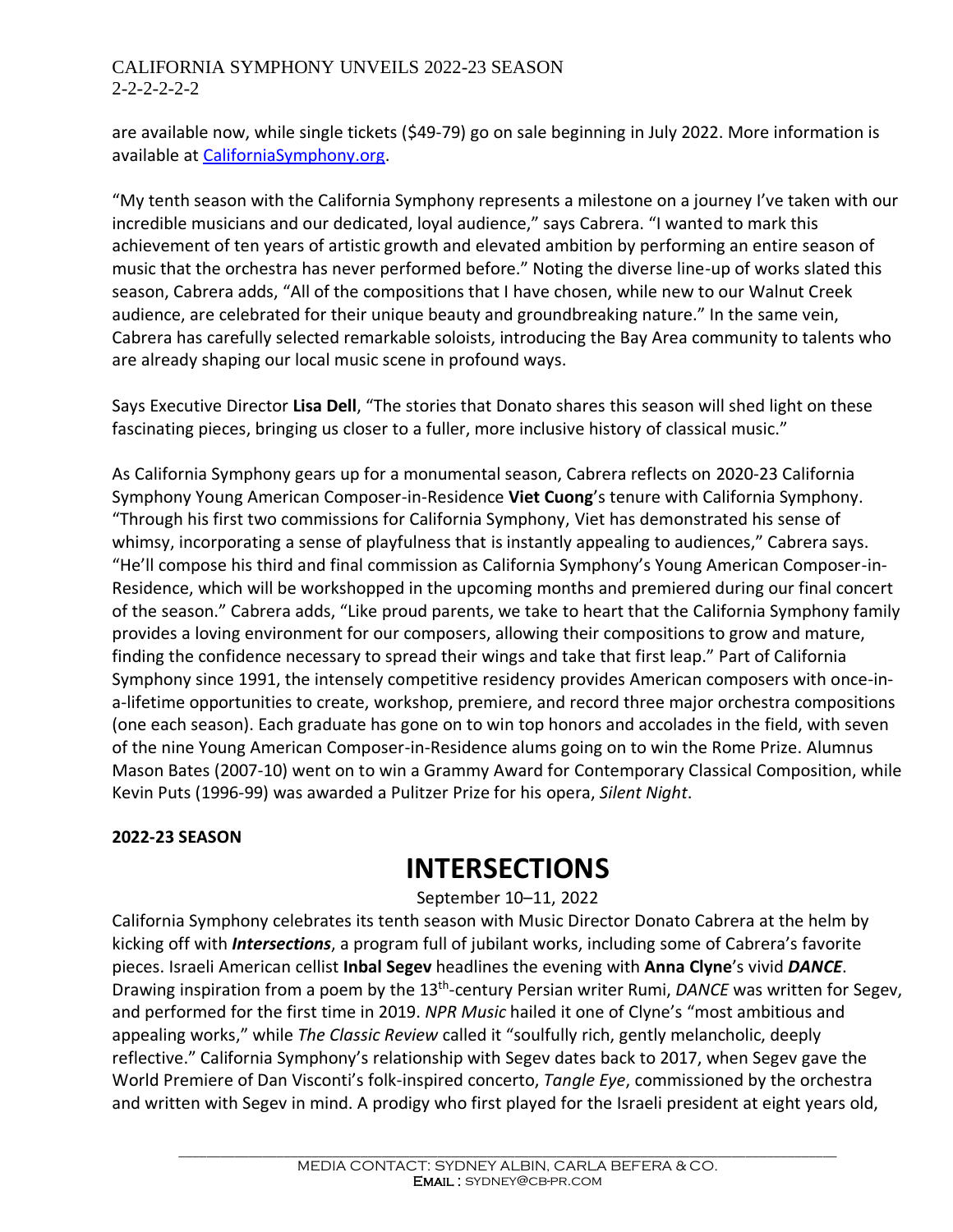#### CALIFORNIA SYMPHONY UNVEILS 2022-23 SEASON 3-3-3-3-3-3

Segev came to international attention 10 years later when she made concerto debuts with both the Berlin Philharmoniker and Israel Philharmonic, under the baton of Zubin Mehta. Since then, she has made solo appearances at leading international venues with preeminent orchestras and conductors worldwide.

**Zoltán Kodály**'s masterful *Dances of Galánta* is highlighted, showcasing the composer's exquisite musical coloring, alternating moods, and mixed tempos. Patterned after *verbunkos*, the typical Hungarian military recruiting dance, this work was deeply personal to Kodály, who was commemorating the town of Galánta, where he had grown up. One of Cabrera's favorite works by **Pyotr Ilyich Tchaikovsky** will be featured, giving audiences a rare opportunity to hear Tchaikovsky's imaginative *Symphony No. 2 (in C minor, Op. 17, TH .25)*. Bursting with an abundance of Ukrainian folk song motifs, this charming piece is one of Tchaikovsky's most joyful works. During Tchaikovsky's lifetime, the symphony was originally nicknamed "Little Russian." California Symphony stands in solidarity with the people of Ukraine and has made the decision to use the subtitle "Ukrainian" instead. Also featured is Ukrainian composer **Myroslav Skoryk**'s timeless *Melody for Symphony Orchestra*, which has become a rallying cry for his homeland. Although contemporary in its vocabulary and means of expression, his music often draws from the rich well of Ukrainian folklore.

# **ALL THINGS STRINGS**

#### November 5–6, 2022

California Symphony continues the season with a line-up of distinguished works for *All Things Strings*, including **Grażyna Bacewicz**'s powerful *Concerto for String Orchestra*, exhibiting a number of the composer's characteristic techniques – from relentless rhythm to neoclassicism and more. Often referred to as Bacewicz's opus magnum, *Concerto for String Orchestra* was written with great panache, full of smooth invention and brilliant instrumentation ideas. Stefan Kisielewski, a friend of the composer, called it "a 'red-blooded piece' of wholesome and delicious music written by a creative power that is truly virile." Bacewicz not only earned a spot as a distinguished Polish composer of the 20<sup>th</sup> century; she has been described as one of the foremost women composers of all time. Radiant joy blends with wistful nostalgia in **Antonín Dvořák**'s exulting *Serenade for Strings (in E major)* – another work featured in the concert. Composed in just 12 days, *Serenade for Strings* is bursting with shimmering melodies and the infectious rhythms of Czech folk music. Also on the program is **Edward Elgar**'s exhilarating *Introduction and Allegro, Op. 47*. Scored for strings, this work was composed to show off the virtuosity of the performers. One of the preeminent musical figures of his time, Elgar bridged the 19<sup>th</sup> and 20<sup>th</sup> centuries as the finest English composer since George Frideric Handel and Henry Purcell.

Also featured on the program is pianist **Elizabeth Dorman**'s performance of **Gerald Finzi**'s *Eclogue for Piano and Strings*. Praised by the *San Francisco Chronicle* for her "elegance and verve," Dorman has been presented as a soloist and chamber musician at venues including The Kennedy Center, Louise M. Davies Symphony Hall, Herbst Theater, Merkin Concert Hall, Carnegie's Weill Recital Hall, and Leipzig's Hochschule für Musik and Theater. Her live solo performances have been nationally broadcast on NPR and public radio. A native of San Francisco, Dorman began her training in piano and double bass at the San Francisco Conservatory of Music, under Paul Hersh and Stephen Tramontozzi. Seldom programmed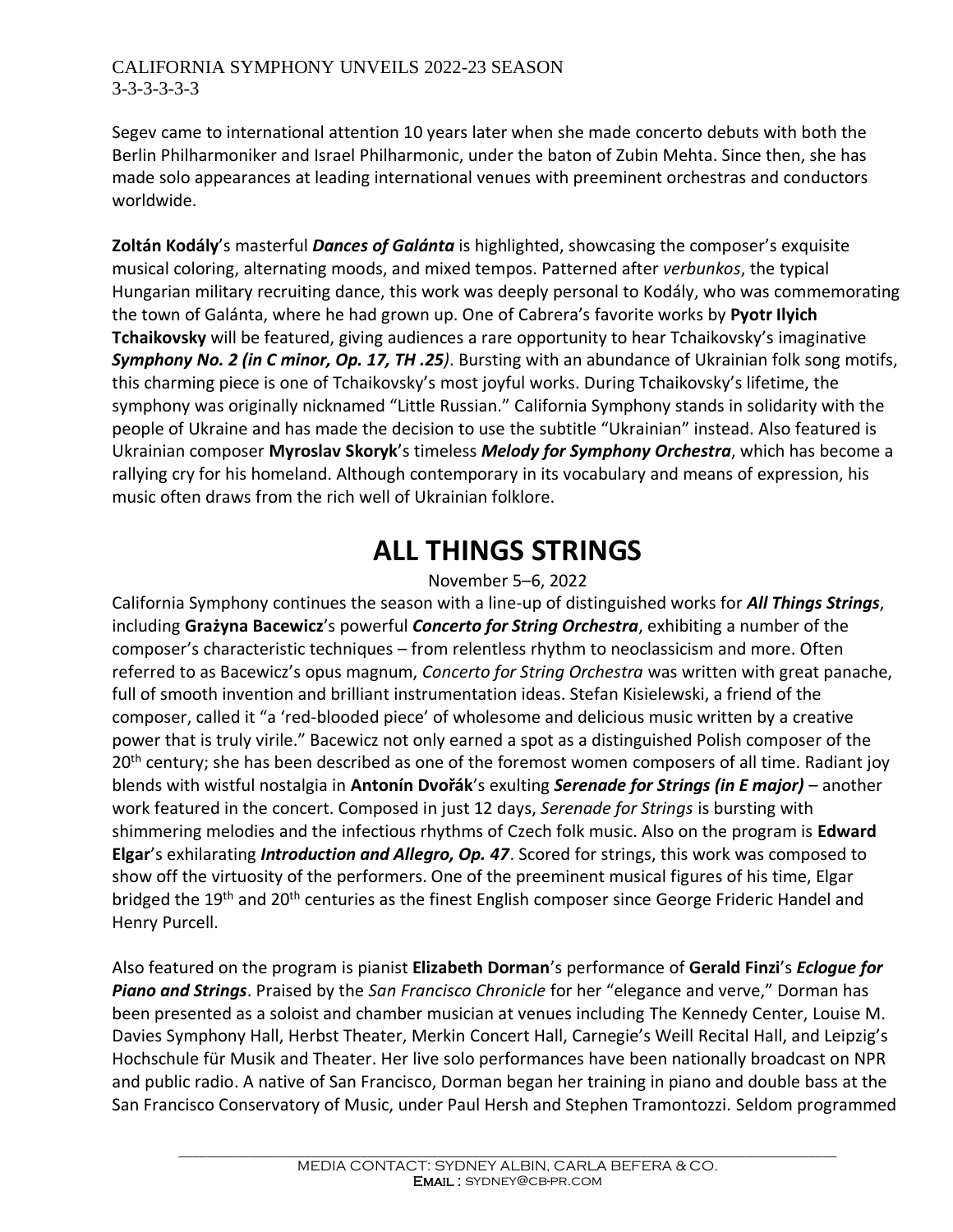today, the joyful *Eclogue for Piano and Strings* is a quintessential British work full of nostalgia and sereneness.

# **CHOPIN IN PARIS**

February 4–5, 2023

California Symphony launches 2023 with *Chopin in Paris*. Austrian-Romanian pianist **Maria Radutu** headlines the evening with **Frédéric Chopin**'s beautiful *Piano Concerto No. 1 (in E minor, Op. 11)*, allowing the rich sounds of the piano to be cushioned by some gloriously rich string accompaniment. Radutu's solo career has taken her throughout Europe, Asia, and the US at venues including Carnegie Hall, Vienna State Opera, Auditorio Nacional (Madrid), and the National Theater and Concert Hall (Taipei). She has also performed as a soloist with numerous orchestras – from the Vienna Radio Symphony to the Zagreb Philharmonic, Las Vegas Philharmonic, Orquesta Clásica Santa Cecilia, and the Vienna Chamber Orchestra. Chopin, who composed this work was he was only 20, suggested that conceiving this work was not an easy task. In letters to his friends, he wrote, "I feel like a novice, just like I felt before I knew anything of the keyboard. It's far too original, and I probably won't be able to learn it."

The evening begins with **Chevalier de Saint Georges**'s *L'amant anonyme (The Anonymous Lover)*. The prolific composer was born in the French-ruled Caribbean island of Guadalupe to his plantation owner father, George Bologne de Saint-Georges, and his enslaved African mother, Nanon. Despite being constrained by racial attitudes and traditions of Royal France, Chevalier de Saint Georges went on to become the first major composer of African ancestry in Western history. He was a favorite of Marie Antoinette, with whom he'd play duets for violin and piano. His late 18<sup>th</sup>-century Parisian style provides a particular lightness and elegance, departing from most brass transcriptions from similar eras. Also on the program is **César Franck**'s *Symphony (in D minor)* – the Belgian born French composer's only symphony. Full of irresistible sincerity and sheer humanism, *Symphony*'s brilliant orchestration melds German richness and full tonal volume with characteristic French coloring and a distinctive grouping of instrumental voices. Hungarian-American musicologist and music critic Paul Henry Lang notes, "Franck's activity not only gave French music new vitality, but largely determined its future course."

# **MAHLER'S INNER CIRCLE**

March 25–26, 2023

California Symphony celebrates the works of brilliant Austrian composers in *Mahler's Inner Circle*, headlined by contralto **Sara Couden**, who will be performing **Alma Mahler**'s *Fünf Lieder* **(orchestrated by Jorma Panula)**. Praised by *Opera News* for her "unusually rich and resonant voice," Walnut Creekbased Couden is a premiere interpreter of operatic, chamber, and song repertoire. She has appeared at major opera companies including the Metropolitan Opera, San Francisco Opera, Winter Opera St. Louis, Heartbeat Opera, Opera Lafayette, as well as Los Angeles Philharmonic, Philharmonia Baroque Orchestra, Philadelphia Orchestra, Seattle Symphony, Portland Baroque Orchestra, and the Santa Cruz Symphony, among others. The 22-year-old Alma Mahler stopped composing at the request of her husband Gustav Mahler after they married in 1902. This ultimately created insurmountable problems for Alma Mahler later on. "I sit down at the piano, dying to play, but musical notation no longer means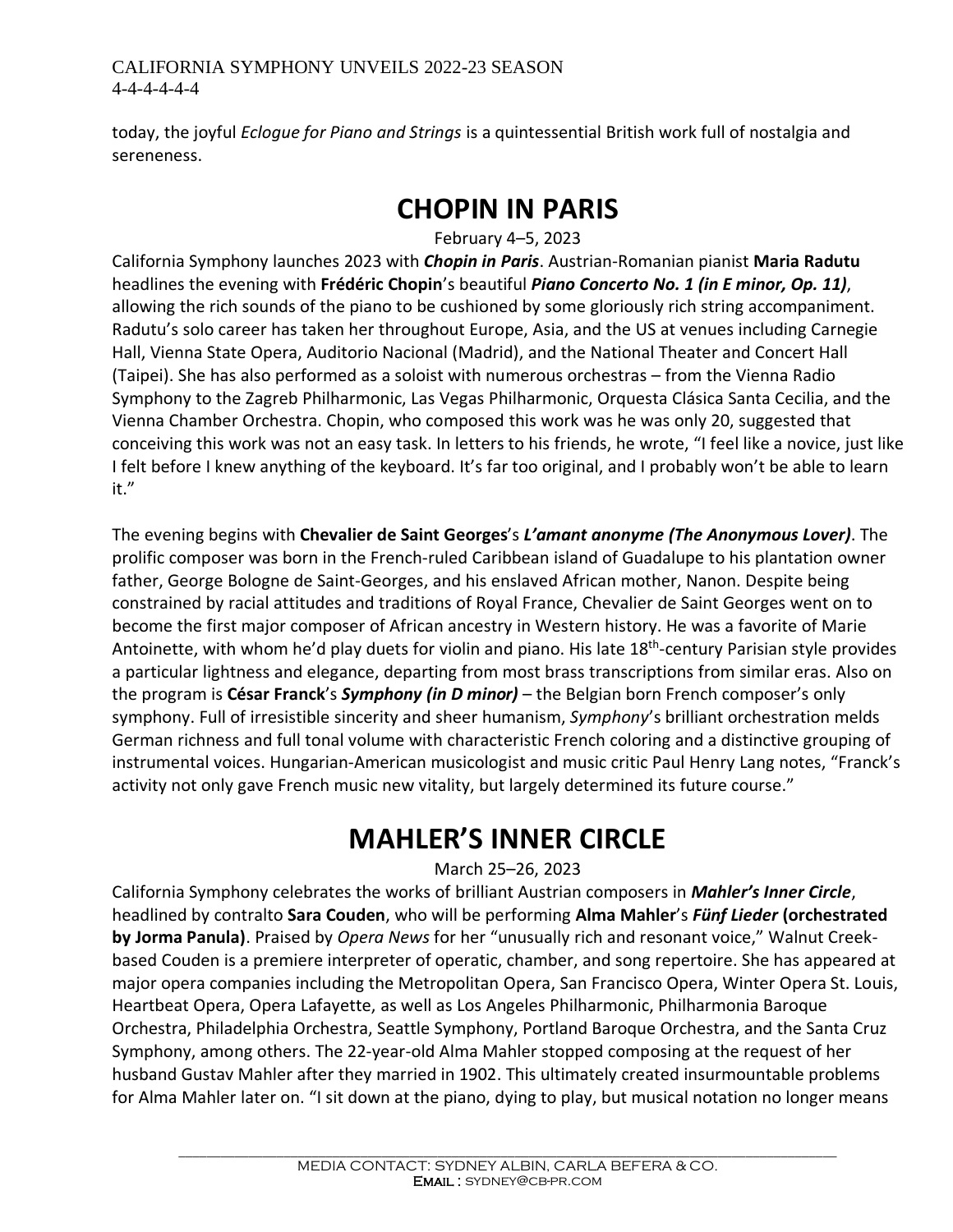#### CALIFORNIA SYMPHONY UNVEILS 2022-23 SEASON 5-5-5-5-5-5

anything to me," she wrote. "My eyes have forgotten how to read it. I have been firmly taken by the arm and led away from myself. And I long to return to where I was."

**Alexander Zemlinsky**'s charming *Lustspiel-Ouvertüre*, which has been described as a forgotten work, will also be featured. The composer, who was a former tutor and suitor of Alma Mahler, used the abrupt ending of this passionate love affair as motivation, transforming his talent into mastery. Zemlinksy's music was central to the musical life of Vienna and Central Europe, but didn't receive its due until long after his death. **Hans Rott**'s *Symphony No. 1 (in E major)* will be the final work showcased this evening*.* Known as "the greatest symphonist who never was," Rott was a pupil of the great Anton Brucker, and fellow student of Gustav Mahler. At the age of 20, the brilliantly gifted composer wrote his highly ambitious *Symphony No. 1* that would later serve as an important source of inspiration for Mahler himself. Tragically, Rott died in an asylum at age 25. "It is completely impossible to estimate what music has lost in him," said Gustav Mahler about his former classmate. "His genius soars to such heights even in this first symphony, written at the age of twenty. It makes him – without exaggeration – the founder of the new symphony as I understand it."

# **FRESH INSPIRATIONS**

#### May 20–21, 2023

California Symphony concludes its historic season with *Fresh Inspirations*, kicking off the concert with **Hector Berlioz**'s dashing *Le carnaval romain (Roman Carnival)*. Full of rich drama, this exhilarating work is one of Berlioz's most popular pieces. Orchestrated in the French composer's brightest colors, *Le carnaval romain (Roman Carnival)* vividly distinguishes the distinct instrumental voices – from the soulful English horn solo to the powerful trombones and more. Richard Strauss applauded this work, noting Berlioz's orchestration was "full of ingenious visions, whose realizations by Richard Wagner is obvious to every connoisseur." Young American Composer-in-Residence **Viet Cuong** (2020-2023) headlines the evening with the World Premiere of his third and final commission for California Symphony. *The New York Times* has called his work "Alluring. Wildly inventive" while *San Francisco Chronicle* described it as "irresistible." Cuong was also featured in *The Washington Post*'s "21 for '21: Composers and performers who sound like tomorrow." The evening rounds out with **William Walton**'s awe-inspiring *Symphony No. 1*. Composed during the tumultuous 1930s, this work remains timeless in its appeal, reminding listeners of the hope that great music can provide. Known as one of England's most eminent and best composers, Walton's music ranged greatly – from gritty, complex symphonies to hugely popular film scores.

California Symphony's 2022-23 season is sponsored by the Lesher Foundation.

Founded in 1986, **California Symphony** is now in its tenth season under the leadership of Music Director Donato Cabrera. It is distinguished by its vibrant concert programs that combine classics alongside American repertoire and works by living composers, and for making the symphony welcoming and accessible. The orchestra includes musicians who perform with the San Francisco Symphony, San Francisco Opera, San Francisco Ballet, and others. Committed to the support of new talent, California Symphony has launched the careers of some of today's most well-known artists, including violinist Anne Akiko Meyers, cellists Alisa Weilerstein and Joshua Roman, pianist Kirill Gerstein and composers such as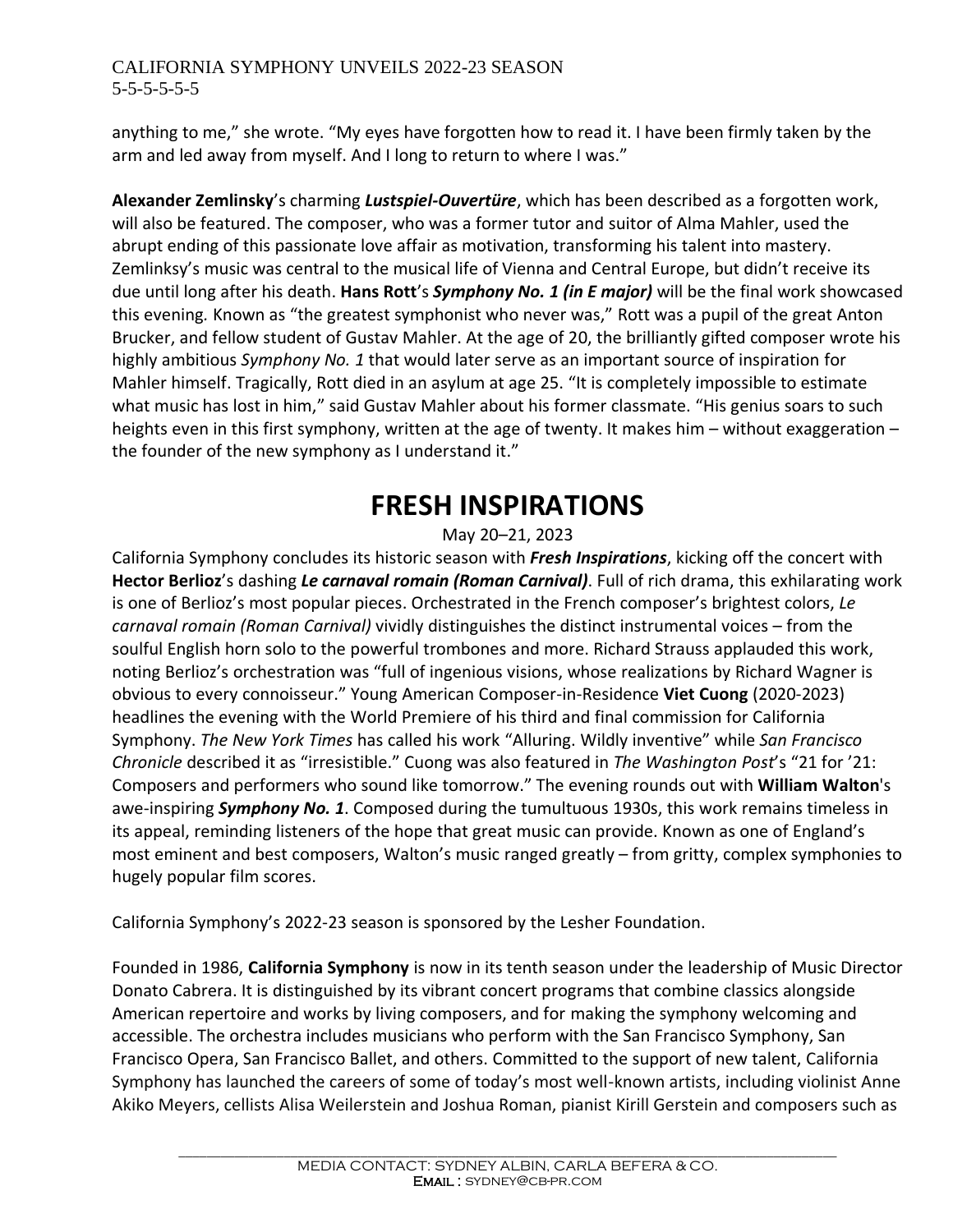#### CALIFORNIA SYMPHONY UNVEILS 2022-23 SEASON 6-6-6-6-6-6

Mason Bates, Christopher Theofanidis, and Kevin Puts. California Symphony is based in Walnut Creek at the Lesher Center for the Arts, serving audiences in Contra Costa County and the wider Bay Area.

#### **FOR CALENDAR EDITORS:**

- **WHAT: California Symphony** unveils its 2022-23 season, marking the forward-thinking orchestra's tenth year with Music Director **Donato Cabrera** at the helm. Following its triumphant return to in-person performances in the 2021-22 season, California Symphony has lined up a season of innovative programming, featuring exciting guest artists and music by living composers, women, and people of color – including some of Cabrera's favorite works. None of the music has been performed previously by the orchestra in its 36-year history. The opening program will also pay tribute to the people of Ukraine. California Symphony's 2022-23 season will feature ten concerts at the Lesher Center for the Arts in Walnut Creek, offering audiences a joyful season that celebrates the orchestra's successful past decade, while looking ahead to its bright future.
- **WHEN: September 10, 2022 – May 21, 2023**
- **WHERE: Hofmann Theatre at the Lesher Center for the Arts** 1601 Civic Drive, Walnut Creek

#### **CONCERTS:**

#### **INTERSECTIONS** *(22-23*

*Season Opener)* **7:30pm, Saturday, Sept. 10 4:00pm, Sunday, Sept. 11** Donato Cabrera, conductor California Symphony Inbal Segev, cellist

#### PROGRAM:

Zoltán Kodály—*Dances of Galànta* Anna Clynes—*DANCE* Inbal Segev, cellist Myroslav Skoryk—*Melody for Symphony Orchestra* Pyotr Ilyich Tchaikovsky— *Symphony N*o. *2 (in C minor, Op. 17, TH .25)*

#### **7:30pm, Saturday, Nov. 5 4:00pm, Sunday, Nov. 6** Donato Cabrera, conductor California Symphony

### **ALL THINGS STRINGS**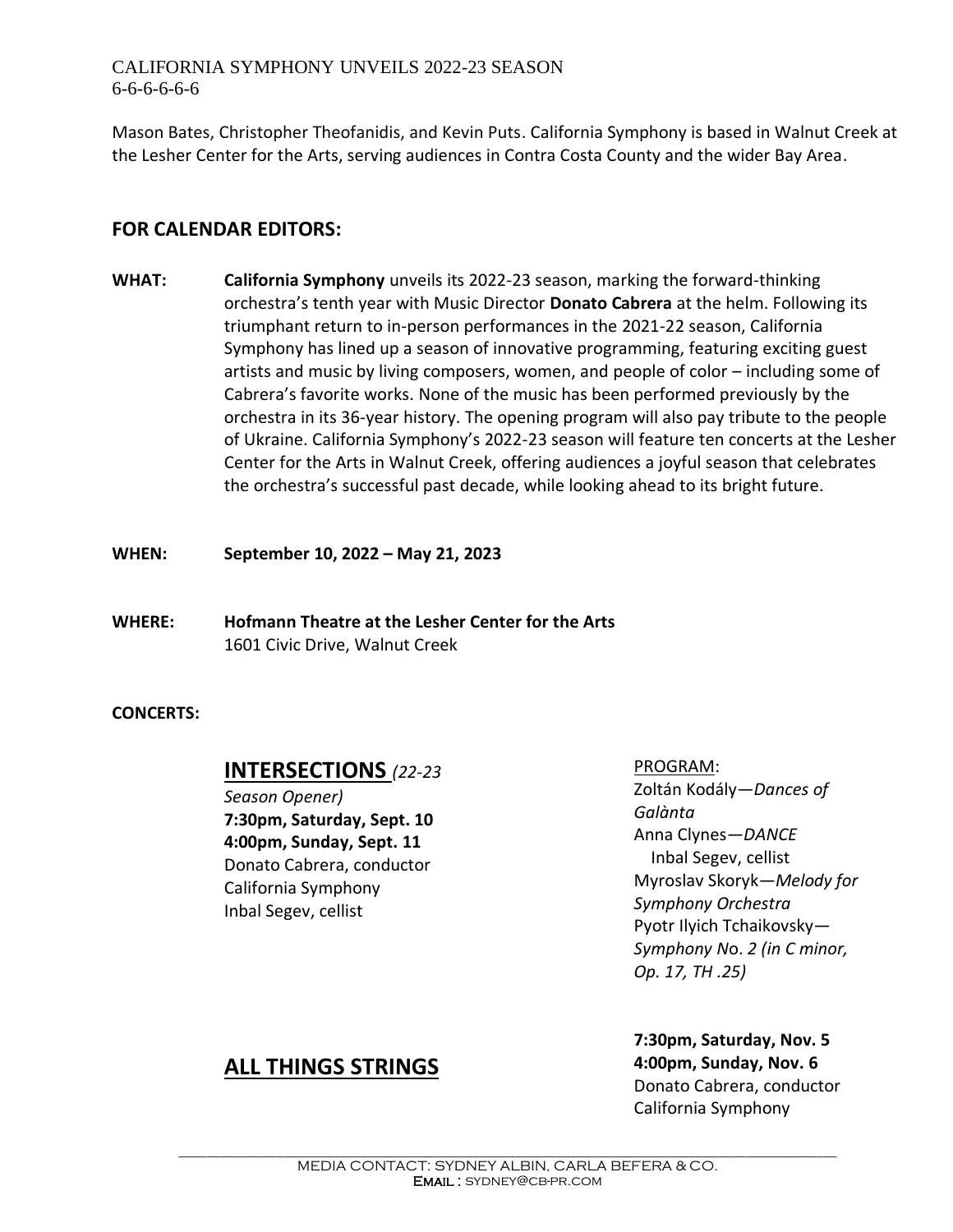#### CALIFORNIA SYMPHONY UNVEILS 2022-23 SEASON 7-7-7-7-7-7

Elizabeth Dorman, piano

PROGRAM: Edward Elgar—*Introduction and Allegro, Op. 47*

### **CHOPIN IN PARIS**

**7:30pm, Saturday, Feb. 4 4:00pm, Sunday, Feb. 5** Donato Cabrera, conductor California Symphony Maria Radutu, piano

### **MAHLER'S INNER CIRCLE**

**7:30pm, Saturday, March 25 4:00pm, Sunday, March 26** Donato Cabrera, conductor California Symphony Sara Couden, contralto

### **FRESH INSPIRATIONS**

**7:30pm, Saturday, May 20 4:00pm, Sunday, May 21** Donato Cabrera, conductor California Symphony Viet Cuong, composer

Grażyna Bacewicz—*Concerto for String Orchestra* Gerald Finzi—*Eclogue for Piano and Strings* Elizabeth Dorman, piano Antonín Dvořák—*Serenade for Strings (in E major)*

#### PROGRAM:

Chevalier de Saint Georges— *L'amant anonyme (The Anonymous Lover)* Frédéric Chopin—*Piano Concerto No. 1 (in E minor, Op. 11)* Maria Rudutu, piano César Franck—*Symphony (in D minor)*

#### PROGRAM:

Alexander Zemlinsky— *Lustspiel-Ouvertüre* Alma Mahler—Fünf Lieder (orchd. Jorma Panula) Sara Couden, contralto Hans Rott—*Symphony No. 1 (in E major)*

#### PROGRAM:

Hector Berlioz—*Le carnaval romain (Roman Carnival)* Viet Cuong—World Premiere (title TBA) William Walton—*Symphony No.1* 

**TICKETS:** Subscriptions for three, four, or five concerts start at \$99 and are available now.